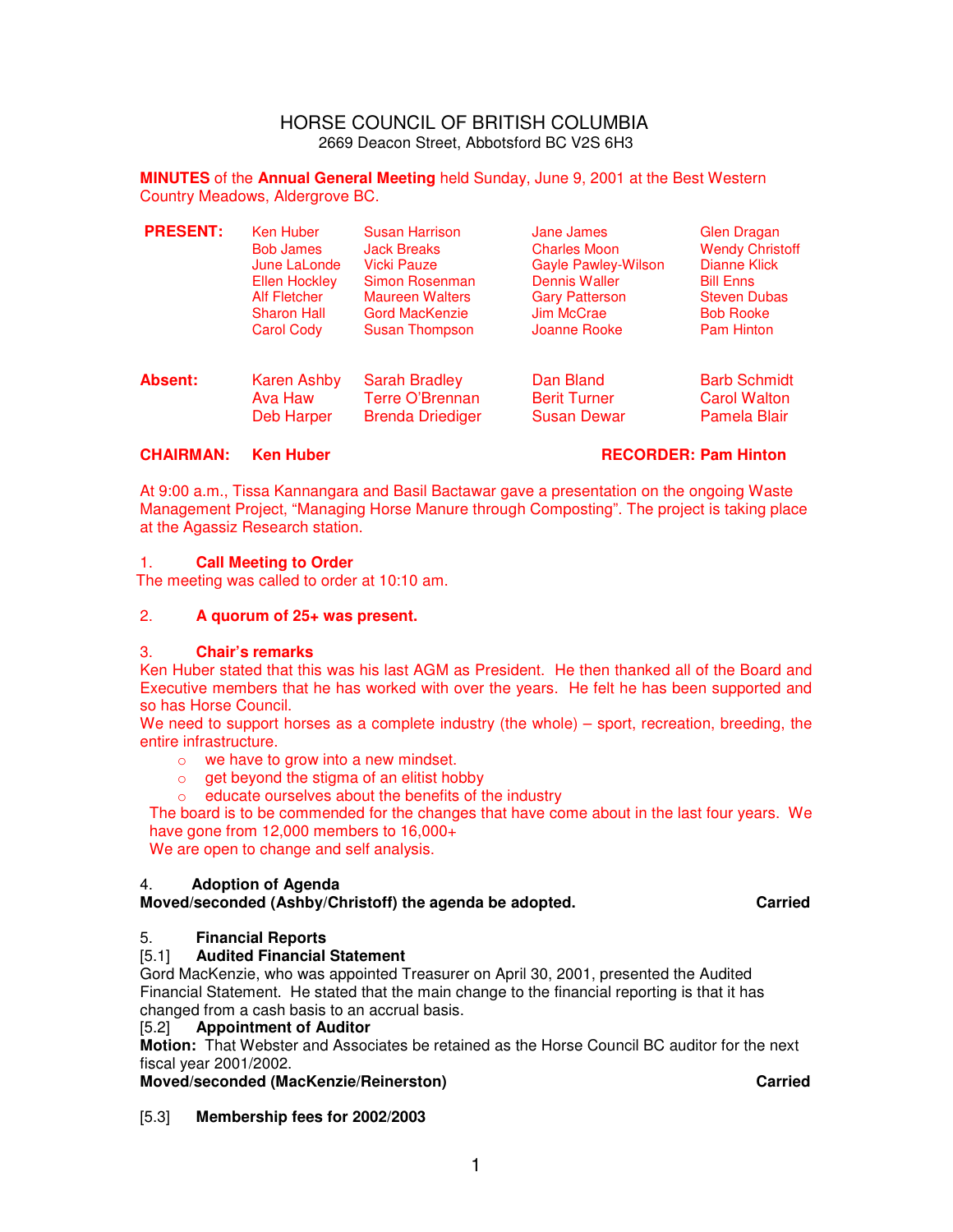**Motion:** HCBC membership fees remain at Senior \$30.00, Junior \$25.00, Club and Corporate \$50.00 and Affiliates \$125.00 for 2002

**Moved/seconded (MacKenzie/Waller) to accept the motion. Carried** 

# 6. **Proposed Constitutional Changes**

Isabel Reinertson, Chair of the Constitution Review Committee, circulated a report and answered questions from the floor. Simon Rosenman and Gary Patterson are also on the committee. p1 of Isabel's report gives a history of why the constitution needs to be revised. The changes will be voted on at a special meeting in the Fall. p2 is probably the most important because of the changes due to the CEF restructuring.

At the Board of Directors Meeting, the previous evening, it was decided that the following motion should be passed at the AGM, as the job description for the Past President is in the Policy Hand Book, and is not a part of the Constitution. **Motion:** 

## Horse Council BC Board Members Handbook

## **Organizational Structure**

## **Past President:**

- 1. To serve as a resource person/member to the President and to serve as an ex-officio member of the executive committee.
- 2. To chair the Horse Council BC Awards Committee, as to selection and sponsorship, at the request of the Executive Committee.
- 3. To be available to serve on other committees where continuity may be of value, at the request of the president or executive committee.
- 4. To chair the Nomination Committee.

## **Moved/seconded (Reinertson/Fletcher) to accept the motion. Carried**

There was also a discussion concerning the restructuring of Zones. There needs to be motion for changes to Zone structure as it is not related to the Constitution restructuring. Ken added that a vote could be made at the special meeting in the Fall. Information concerning this will be published in the August Pacific Horse Journal so that all HCBC members are aware of it. Isabel then thanked Simon and Gary for their thoughtful work.

## 7. **Officers Reports**

## [7.1] **Education (Susan Harrison)**

Susan's report is on p42 of the Annual Report. Susan had nothing to add to her report. She was asked to explain "Inclusion". She said that there was a process in place for English level I & II CEF coaches; application process whereby paperwork is done in the office; experience – 10 years coach 1 and 15 years coach II. There needs to be a proven competency and guidelines. A Recreation coach = Coach I (Pony Club, camps,  $4-H$ ). The pre-requisite for Coach II hasn't changed. Expertise can be recognized and they can be moved forward.

Susan also added that FARSHA is interested in working with Zone Reps. FARSHA will send out their Reps to do seminars if asked to do so.

# [7.2] **Horse Industry (Ellen Hockley)**

Ellen's report is on p43 of the Annual Report. Ellen added that a motion had been passed at the Director's meeting, last night, to go ahead with the branding program.

Ken also added that another motion was passed last night empowering the Executive Committee to take the necessary steps to fulfill the requirements for the Web Integration project in order to qualify for the BCAC funding of \$5800.00.

# [7.3] **Competitions (Alf Fletcher)**

Alf's report is on p44 of the Annual Report. He had nothing to add to his report but would like to thank Ken, staff and all volunteers for their support.

# [7.4] **Recreation (Bob James)**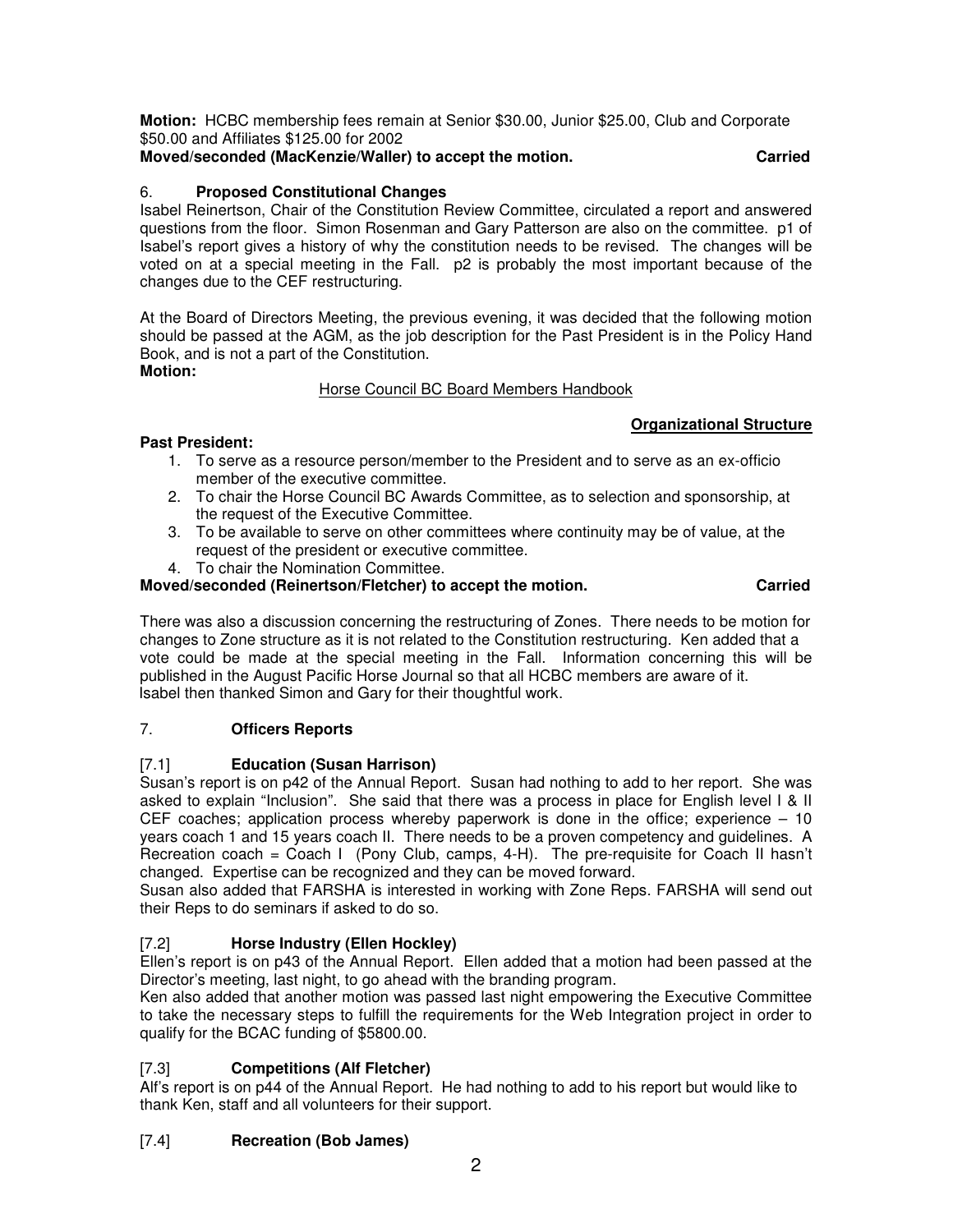Bob's report is on p45 of the Annual Report. Bob added that we are already doing the new proposals coming from the Toronto meeting. Information is available at the office. We should be the envy of the county.

[7.5] **FEI Disciplines** no report. Jan Mansfield was absent.

#### [7.6] **Western Heritage (June LaLonde)**

June's report is on p46 of the Annual Report. Nothing to add except that there are brand new logbooks this year. Clubs from all over BC can become qualifiers. The Western Heritage Championships is the only one that HCBC hosts.

#### 8. **Zone and Affiliate Reports**

**Zone 1 –** no written report. Joanne Rooke added that the Zone is alive and doing well, there is a new and full executive.

**Zone 2 -** report is on p50 of the Annual Report. June LaLonde added that they are very busy.

**Zone 3 -** report is on p51 of the Annual Report. Simon Rosenman added that there were 37 members at their first meeting. They have had three meetings to date and there is a lot of interest in the zone. There has been \$11,000.00 in requests for funding.

**Zone 4 -** report is on p53 of the Annual Report. Wendy Christoff introduced Susan Thompson as the new zone rep. There is not a lot of action from the members in the zone. There are some problems in the linear park along the dyke. There is a need to go forward as a whole group to the GVRD. (whole group = equestrians, cyclists, pedestrians, bird watchers). They are working on an Equestrian crossing – raise push button so there is no need to dismount horse. The Delta Riding Club's land is up for sale (farms are being expropriated). The Delta Agriculture Society has stepped in to try and get some other land for the club.

**Zone 5 -** report is on p54 of the Annual Report. Karen Ashby added that increasing urbanization is making it hard to sustain Southlands Riding Club. There will be a Country Fair on September 23<sup>rd</sup> to create community awareness.

**Zone 6** - report is on p55 of the Annual Report. Susan Harrison added that there is a common area of concern – educate trail users with "leave no trace" seminars. Zone 6 is a big zone with a lot of members and disciplines. There is a common theme of being challenged and educated. Bob James added that the Trans Canada Trail is complete from Sooke to Lake Cowichan and it is horse friendly. The next project on the trail is the Kinsel Trestle. The questions being asked are rebuild or refurbish; where will the money come from?

**Zone 7 -** report is on p56 of the Annual Report. Mark Rothenbusch added that the zone is becoming more active. The money received for the Driving clinic was really appreciated. They are having fun.

**Zone 8** - report is on p71 of the Annual Report. Steve Dubas added that he is new at this and gave thanks for the support he has received. The Snowmobile Club is developing trails. There are problems with coaching and education is severely lacking in the area. The trail at Greenway is being challenged, (hiking, cycling, horses all using it). There is a 200 foot area in dispute where the skiers don't want horses. The horse society has problems trying to get funding. He asked for some insight, please. The safety issues need to be looked at – a lot of people don't understand the horse and car issue.

Wendy Cooper asked, "how do we get out to the members to find out their issues"?

Isabel Reinertson added that all interested groups must get together, there is a lot of land which is owned by the City and the Crown (which is initially owned by the people).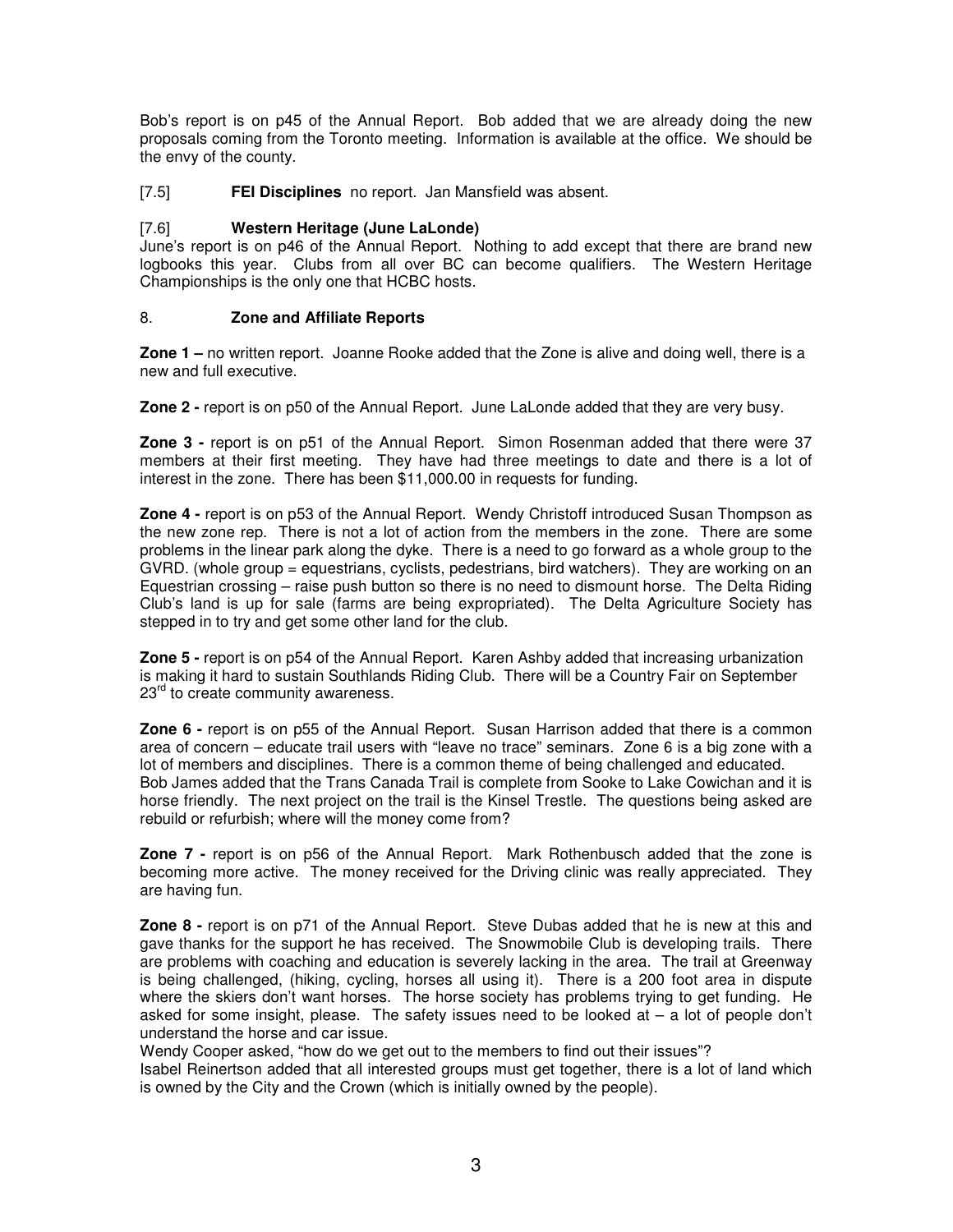**American Saddlebred Horse Assoc. of BC** – report is on p62-63 of the Annual Report. Glen Dragan added that their annual BC Country Classic Horse Show held May 25 – 27 was a very good show.

**BC Draft & Mule** – report is on p64 in the Annual Report and Ellen Hockley had nothing to add.

**BC Hunter/Jumper** – report p65 in the Annual Report. Jodie McLean added that their membership is increasing and they are expecting another successful year.

**Vaulting –** report is on p66 of the Annual Report. Barb Schmidt added that there are five Vaulters leaving next week representing three clubs. Hoof and Mouth disease is a problem. It is having an impact on attempts to qualify several women qualifiers.

**Back Country Horsemen of BC** – report is on p67 of the Annual Report. Gord MacKenzie added that a mounted search and rescue group is being created. This will be the first of its kind in Canada. There are a lot of hurdles to overcome, such as WCB, but this is a very worthwhile project.

**Endurance Riders of BC** – report is on p68 of the Annual Report. Terre O'Brennan was absent.

**BC Competitive Trail Riders Assoc.** – report is on p69 of the Annual Report. Ava Haw was absent.

**BC Therapeutic Riding Assoc.** – report is on p70 of the Annual Report and Jane James had nothing to add.

**Cadora BC** – report is on p71 of the Annual Report. Monique Fraser was absent.

**BC Carriage Driving –** report is on p73 in the Annual Report. Dennis Waller added that there is a problem at Cowichan – an access to the Trans Canada Trail has been blocked by a gate put up by the Regional District. The District didn't realize that the carriage group existed. They have since changed the gate to accommodate the carriages.

**Arabian Horse Assoc. of BC** – report is on p74 of the Annual Report. It was noted that they placed 3<sup>rd</sup> out of 54 groups.

**BC Quarterhorse Assoc**.- report is on p75 of the Annual Report. Gayle Pawley-Wilson added that this years ride will be on Vancouver Island on September 23, 2001 but the exact location has not yet been determined.

**BC Welsh Pony and Cob Assoc.** – report is on p76 of the Annual Report. Ken Huber reported that the AGM was held at Williams Lake last year. They were able to communicate face to face with other breeders.

**Western Canadian Reining Assoc.** – a written report was circulated by Sharon Hall.

**Western Coaching -** report is on p58 of the Annual Report. Carol Walton was absent.

**Driving Coaching –** no report. Deb Harper was absent.

**English Coaching –** report is on p59 of the Annual Report**.** Wendy Christoff had nothing to add.

**Horse Trials BC** – no report.

**]BC High School Rodeo Assoc. -** no report.

**BC Team Penning** – no report.